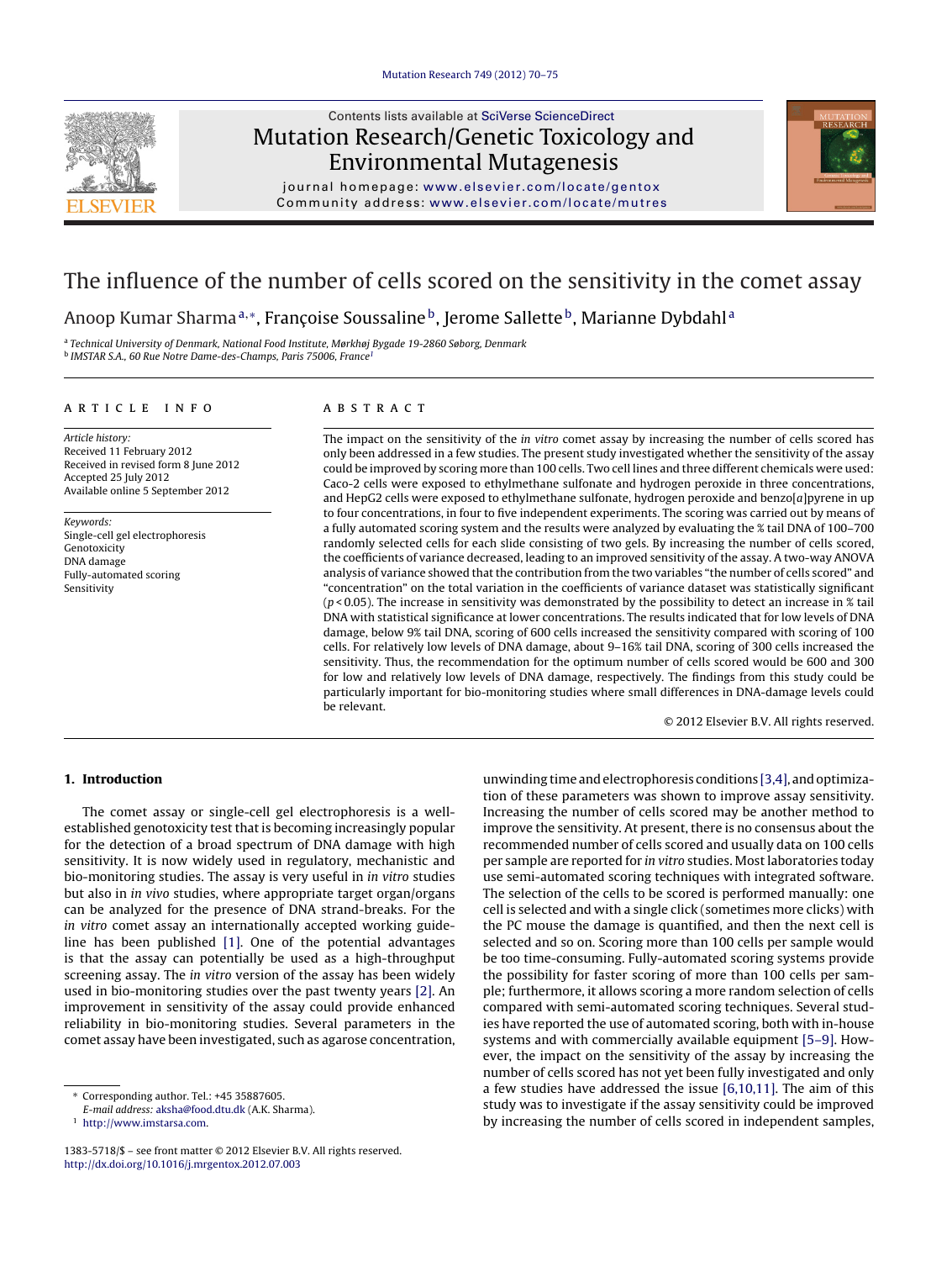compared with the standard number of 100 cells per sample. The study explored the possibility to detect significant differences at relatively low levels of DNA damage.

#### **2. Materials and methods**

#### 2.1. Cells and test compounds

Caco-2 cells (human colon cancer cells) were kindly donated by the Department of Microbiology, National Food Institute, Technical University of Denmark. The cells were grown in DMEM (Gibco No. 11039) supplemented with 10% foetal bovine serum (FBS) and 10 ml penicillin (10000 Units/ml) and streptomycin (10000  $\mu$ g/ml) per liter (Gibco No. 15148-114). Cells were used at passage numbers between 4 and 14. HepG2 cells (human hepatocellular carcinoma cells) were kindly donated by Dr Martin Roursgaard, Institute of Public Health, University of Copenhagen. The cells were grown in Advanced MEM (GIBCO No. 12492) supplemented with 10% foetal bovine serum (FBS), 1% penicillin/streptomycin and 1% L-glutamine per liter. Cells were used at passage numbers between 5 and 13. One ml of Caco-2 cells at  $2 \times 10^6$  cells/ml was treated with 0, 96, 190 and 370  $\mu$ M ethylmethane sulfonate (EMS) and 10, 20 and 30  $\mu$ M of hydrogen peroxide (H $_2$ O $_2$ ). One ml of HepG2 cells at  $2 \times 10^6$  cells/ml was treated with 0, 0.2, 0.4 and 0.8  $\mu$ M of benzo[a]pyrene (B[a]P), 0, 100, 200, 400 and 1000  $\mu$ M of EMS, or with 5, 10, 20 and 30  $\mu$ M of H<sub>2</sub>O<sub>2</sub>. The cell cultures were treated for 2 h at 37 °C (EMS and B[a]P) or for 5 min at 4 °C (H<sub>2</sub>O<sub>2</sub>). B[a]P was dissolved in DMSO (final concentration, 2%). We tested the influence on cell viability (Nucleocounter, NC 3000, Chemometec, Allerød, Denmark) of DMSO concentrations up to 10%: cell viability was affected at 4% DMSO and above. Therefore,  $2\%$  DMSO was chosen. EMS and H<sub>2</sub>O<sub>2</sub> were dissolved in cell-culture medium. After the treatment, cells were centrifuged, washed with fresh medium and phosphatebuffered saline (PBS), and suspended at 2000–4000 cells/ml in PBS, after which the cell viability was determined (Nucleocounter, NC 3000, Chemometec, Allerød, Denmark). The HepG2 cell line was used because it is very suitable for genotoxicity testing, which has been investigated in a comprehensive review [\[12\].](#page-5-0) The Caco-2 cell line is a model of the intestinal barrier, which is very useful for examining effects of toxic agents after oral exposure, and very relevant in food toxicology [\[13\].](#page-5-0) EMS and  $H_2O_2$  were chosen because they are genotoxic and are often used as positive controls in the comet assay.  $B[a]P$  was used because it has been tested as a weakly genotoxic to non-genotoxic compound in the comet assay with HepG2 cells [\[14,15\].](#page-5-0) Except for  $B[a]P$ , the concentrations were chosen in order to obtain a concentration-response effect. Cytotoxic concentrations were avoided. None of the concentrations tested were cytotoxic, the only exception was  $0.8 \mu M$  of benzo[a]pyrene, which showed signs of low cytotoxicity towards HepG2 cells, with about 15% lower cell viability compared with control samples.

#### 2.2. Comet assay

The slides for the comet assay were prepared according to Tice et al. [\[1\]](#page-5-0) as described previously  $[16]$ , with some minor modifications according to the manufacturer ofthe CometAssay® Kit(Trevigen, Gaithersburg, MD, USA). Briefly, suspensions containing 2000–4000 cells were mixed with 150  $\mu$ l of molten low melting-point agarose. Fifty  $\mu$ l of the mixture was applied onto each of the two gels of a Trevigen slide. After lysis, electrophoresis, neutralization and fixation, the DNA was stained with 10  $\mu$ l SYBR Green on both gels of the slides and a drop of anti-fading solution (500 mg p-phenylenediamine dihydrochloride in 4.5 ml PBS) was added to each gel to avoid fading. After staining, the scoring of slides was carried out within 6 h. For each concentration, four to five slides (samples) were prepared in four to five independent experiments (one slide in each experiment). The comet distributions of the samples showed non-normal distributions, therefore median values of the '% tail DNA' from each sample were used and the means of the median values were calculated.

#### 2.3. Fully-automated and semi-automated scoring systems for the comet assay

Fully-automated comet assay scoring was performed with the Pathfinder<sup>™</sup> Cellscan Comet-imaging system (IMSTAR, Paris, France). The complete system was mounted onto a voltage-stabilizing unit to avoid possible disturbances of voltage fluctuation. The system comprises a microscope (Olympus, model BX41TF, Japan) equipped with proprietary motorizations for the X-, Y- and Z-axis and a fluorescence epi-cubes turret, a high-resolution (1360  $\times$  1024 pixels of 6.45  $\mu$ m  $\times$  6.45  $\mu$ m) 12bits dynamics digital camera (Jenoptik, ProgRes MF, Germany). The Pathfinder<sup>™</sup> Cellscan Comet software module performs a fully-automated image capture including autofocus of all comet images of the sample, detection of comets, i.e. the cell's body contour, separating accurately the head and tail, and quantification of morphology and fluorescence-intensity characteristics for each individual comet, thus enabling analysis based on parameter distribution. Image capture was performed at  $10\times$  magnification with a green narrow-band FITC filter and a metal halide fluorescence lamp, with a capacity of four slides per batch.

After the slides were loaded in the holder, five focus positions or Z-landmarks for automatic focusing were set; the automatic focus is performed on positions within the two scoring zones (corresponding to two gels) to be scanned and subsequent focus positions were calculated based on the predefined focus positions.

Four positions were set in each corner in a rectangular pattern of the scoring zones and one position in the middle. Hereafter, the zones were scanned and all corresponding images captured. In the present study, the time for capturing images on one slide was about 5 min. After one day of slide capturing, the comets were automatically quantified overnight with the Pathfinder $\overline{m}$  Batch Processor software, which allows parallelization of large image-analysis algorithms by splitting the image in sub-images that are automatically exported as a text file for calculations.

The automated detection of comets is based on advanced mathematical morphology techniques used in an optimized algorithm specifically adapted to comet cell type, shape, and to damage dynamics. The different steps are summarized below:

(1)Identificationof comet candidates, after segmentationby thresholdof objects from background in predefined scanning zones. Background is automatically analyzed and corrected for, so that this noise component has a flat baseline, thus ensuring that the light is homogeneous within each comet. (2) Junction of individual particles belonging to the same comet. (3) Filtering of detected objects not corresponding to comets, using bracketed values of characteristics in terms of convexity, area size, fluorescence intensity and symmetry.(4) Head detection by criteria of brighter fraction and recognition of head center.(5) Migration's direction filtering to eliminate remaining artifacts. The total number of detected comets only depends on the density of cells on the slide. Several quantification parameters are available (% tail DNA), Olive-tail moment, comet-tail moment, tail length as well as the parameters of mean and median values. In the present study, % tail DNA and median values of the comets scored on each slide were used. For semi-automated scoring, two different software products were used. The setup consisted of a Leica DMR fluorescence microscope (40 $\times$  objective) coupled via an 8-bits dynamics CCD camera to a Kinetic Imaging 5.5 (UK) or Perceptive IV image-analysis system. In our laboratory we updated our semi-automated scoring system during the experiments, and therefore the scoring was performed with two different systems. With semi-automated scoring, one cell was selected manually, the damage quantified by the software, then the next cell was selected and so on. Fifty cells were scored on both gels on each slide, giving 100 cells per slide (sample). Data from the fully-automated system were exported to Excel. The numbers of cells scored on the slides were dependent on the cell density. In the present study, usually 500–1000 cells were present on each gel and this cell density was acceptable. The frequency of overlapping cells was low. Up to 700 cells (350 cells on each gel) were evaluated because this was the minimum number of cells present on each gel. The randomization of 50–350 cells per gel (100–700 cells for each slide) was done by macro-programming in Excel so that cells across the entire gel were evaluated. The same operator scored all the slides measured with the semi-automated systems. With the fully-automated system there is no operator variability, which was verified before the study. The same operator worked with all the slides that were analyzed with the fully-automated system.

#### 2.4. Statistics

Differences in % tail DNA between the samples from treated and control groups ([Table](#page-2-0) 1) were analyzed by one-way ANOVA, with Dunnet's test to compare the three concentrations vs the corresponding control group. Investigation of the influence of the concentrations and the number of cells scored on the coefficients of variance (CVs) in [Table](#page-4-0) 3 was done by a two-way ANOVA. There was no interaction between number of cells scored and concentrations of chemical agents. Regression coefficients ( $R^2$  values) of the different experiments and for the different numbers of cells scored were calculated by linear regression analysis, in which all the single data for each concentration were used ([Table](#page-2-0) 1). SAS Enterprise 3.0 and GraphPad Prism 5.0 were used as statistical software.

## **3. Results**

[Table](#page-2-0) 1 shows the % tail DNAof 100–700 cells scored by the fullyautomated system. For Caco-2 cells exposed to either EMS or  $H_2O_2$ , there was a clear effect of the number of cells scored with respect to assay sensitivity, and the scoring of 300 cells or more resulted in a statistically significant increase in % tail DNA compared with controls, at all three concentrations. When scoring 200 cells or less, a statistically significant increase in % tail DNA was only obtained at the medium and/or the highest concentrations. The results further show that it was possible to increase the assay sensitivity for samples with 9–11% tail DNA, which is considered to represent a relatively low level of DNA damage.

A similar relationship between the number of cells scored and sensitivity of the assay was seen for HepG2 cells treated with  $B[a]P$ , EMS, or  $H_2O_2$ . More specifically, when scoring 300 or more cells treated with EMS, a statistically significant increase in % tail DNA was observed at all four concentrations compared with control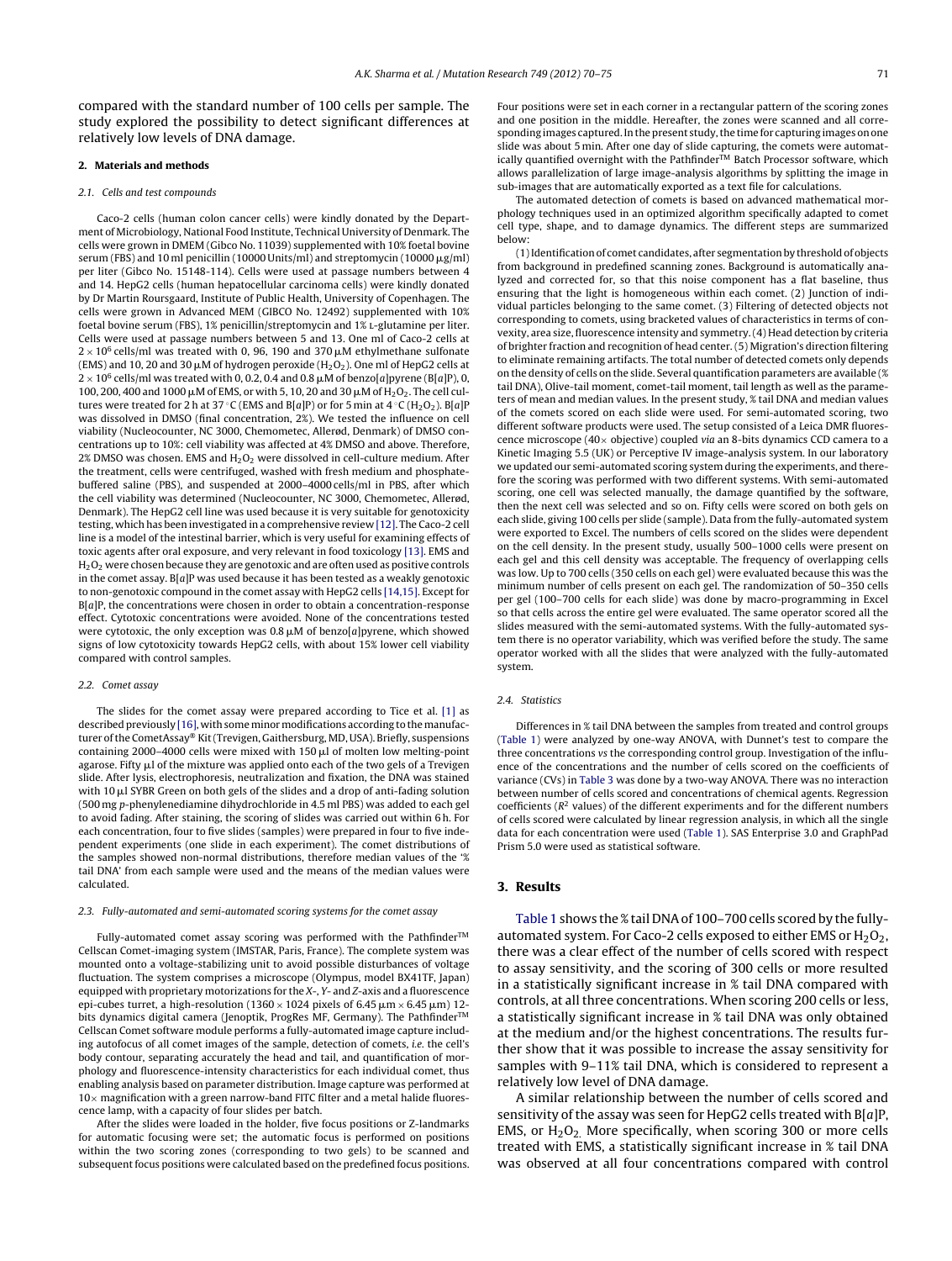## <span id="page-2-0"></span>**Table 1**

Results of % tail DNA (mean ± S.D. of median values of independent samples). Caco-2 and EMS,  $n = 5$ . Caco-2 and H<sub>2</sub>O<sub>2</sub>,  $n = 4$ . HePG2 and B[a]P,  $n = 5$ . HePG2 and EMS,  $n = 5$ . HePG2 and H<sub>2</sub>O<sub>2</sub>,  $n = 4$ . One way ANOVA analysis of variance with Dunnett's test to compare the concentrations versus the corresponding control group was used. Values in bold are statistically significantly different from the corresponding controls. With the semi-automatic systems 100 cells were scored. With the fully-automatic system data analysis was carried out by scoring 100–700 randomly selected cells. Regression coefficients for linear regression were calculated.

| $EMS$ ( $\mu$ M), Caco-2 cells                             | $\mathbf{0}$                   | 96                                 |                                    | 190                             | 370                                      | Regression coefficients<br>$R^2$ values |
|------------------------------------------------------------|--------------------------------|------------------------------------|------------------------------------|---------------------------------|------------------------------------------|-----------------------------------------|
|                                                            |                                |                                    |                                    |                                 |                                          |                                         |
| 100 cells $(SA)^\infty$<br>100 cells (FA)                  | $3.6 \pm 1.6$<br>$1.7 \pm 1.3$ | $9.4 \pm 7.6$<br>$8.2 \pm 6.7$     |                                    | $10.3 \pm 2.3$<br>$9.5 \pm 5.1$ | $17.4 \pm 9.4^{**}$<br>$21.3 \pm 7.5***$ | 0.42<br>0.64                            |
| 200 cells                                                  | $1.5 \pm 1.2$                  | $8.9 \pm 7.4$                      |                                    | $9.7 \pm 4.8^*$                 | $21.7 \pm 6.4***$                        | 0.66                                    |
| 300 cells                                                  | $1.6 \pm 1.2$                  | $9.0 \pm 6.9^*$                    |                                    | $8.9 \pm 4.4^*$                 | $22.4 \pm 6.2***$                        | 0.69                                    |
| 400 cells                                                  | $1.6 \pm 1.1$                  | $9.1 \pm 6.8^*$                    |                                    | $10.0 \pm 4.5^*$                | $22.9 \pm 5.9***$                        | 0.71                                    |
| 500 cells                                                  | $1.6 \pm 1.1$                  | $8.4 \pm 5.4^*$                    |                                    | $9.9 \pm 4.0^*$                 | $22.7 \pm 6.0***$                        | 0.75                                    |
| 600 cells                                                  | $1.5 \pm 0.9$                  | $\textbf{8.3}\pm\textbf{5.3}^{*}$  |                                    | $10.0 \pm 3.9***$               | $22.9 \pm 5.7***$                        | 0.77                                    |
| 700 cells                                                  | $1.5 \pm 1.0$                  | $8.4 \pm 5.5^*$                    |                                    | $10.6 \pm 4.2***$               | $23.4 \pm 5.5***$                        | 0.78                                    |
|                                                            |                                |                                    |                                    |                                 |                                          |                                         |
| $H_2O_2$ ( $\mu$ M), Caco-2 cells                          | $\overline{0}$                 | 10                                 |                                    | 20                              | 30                                       | Regression coefficients<br>$R^2$ values |
| 100 cells (FA)                                             | $2.7 \pm 0.6$                  | $10.7 \pm 3.3$                     |                                    | $22.0 \pm 10.1***$              | $38.9 \pm 9.0^{***}$                     | 0.81                                    |
| 200 cells                                                  | $2.3 \pm 1.0$                  | $11.1 \pm 3.5$                     |                                    | $23.0 \pm 9.2***$               | $40.4 \pm 6.6***$                        | 0.86                                    |
| 300 cells                                                  | $2.4 \pm 1.0$                  | $11.7 \pm 3.5^*$                   |                                    | $22.6 \pm 8.8***$               | $41.9 \pm 4.9***$                        | 0.88                                    |
| 400 cells                                                  | $2.6 \pm 0.3$                  | $11.2 \pm 2.7^*$                   |                                    | $22.4 \pm 8.0***$               | $42.5 \pm 4.0***$                        | 0.90                                    |
| 500 cells                                                  | $2.6 \pm 0.3$                  | $11.2 \pm 3.0^*$                   |                                    | $23.2 \pm 6.7***$               | $43.0 \pm 4.4***$                        | 0.91                                    |
| 600 cells                                                  | $2.6 \pm 0.2$                  | $10.9 \pm 3.8^*$                   |                                    | $22.8 \pm 6.7***$               | $43.1 \pm 3.8***$                        | 0.91                                    |
| 700 cells                                                  | $2.5 \pm 0.2$                  | $\textbf{11.5}\pm\textbf{1.9}^*$   |                                    | $21.8 \pm 5.6***$               | $42.4 \pm 3.8$ ***                       | 0.92                                    |
| $B[a]P(\mu M)$ , Hep-G2 cells                              | $\mathbf{0}$                   | 0.2                                |                                    | 0.4                             | 0.8                                      | Regression coefficients<br>$R^2$ values |
| 100 cells $(SA)^{\infty}$                                  | $4.4 \pm 2.9$                  | $6.1 \pm 3.2$                      |                                    | $6.6 \pm 2.3$                   | $7.5 \pm 2.8$                            | 0.15                                    |
| 100 cells (FA)                                             | $2.8 \pm 1.9$                  | $4.9 \pm 2.8$                      |                                    | $5.4 \pm 3.0$                   | $6.1 \pm 2.0$                            | 0.20                                    |
| 200 cells                                                  | $2.7 \pm 1.8$                  | $4.4 \pm 3.0$                      |                                    | $5.2 \pm 3.1$                   | $5.5 \pm 1.7$                            | 0.14                                    |
| 300 cells                                                  | $2.8 \pm 1.6$                  | $5.0 \pm 3.6$                      |                                    | $5.3 \pm 3.1$                   | $5.8 \pm 2.1$                            | 0.12                                    |
| 400 cells                                                  | $3.0 \pm 1.7$                  | $4.9 \pm 3.0$                      |                                    | $5.3 \pm 2.5$                   | $5.8 \pm 2.1$                            | 0.15                                    |
| 500 cells                                                  | $2.9 \pm 1.5$                  | $5.1 \pm 2.9$                      |                                    | $5.2 \pm 2.5$                   | $6.0 \pm 1.7^*$                          | 0.19                                    |
| 600 cells                                                  | $3.0 \pm 1.5$                  | $5.0 \pm 2.5$                      |                                    | $5.7 \pm 2.5$                   | $6.4 \pm 1.3^*$                          | 0.28                                    |
| 700 cells                                                  | $3.0 \pm 1.3$                  | $4.9 \pm 2.3$                      |                                    | $5.6 \pm 2.3$                   | $6.5 \pm 1.2***$                         | 0.33                                    |
| EMS ( $\mu$ M), Hep-G2 cells <sup><math>\beta</math></sup> | $\mathbf{0}$                   | 100                                | 200                                | 400                             | 1000                                     | Regression coefficients<br>$R^2$ values |
| 100 cells (FA)                                             | $2.6 \pm 2.8$                  | $12.2 \pm 9.9$                     | $14.2 \pm 9.1$                     | $15.7 \pm 11.0$                 | $40.2 \pm 34.0^{**}$                     | 0.38                                    |
| 200 cells                                                  | $2.3 \pm 2.2$                  | $12.7 \pm 9.4$                     | $14.0 \pm 9.3^*$                   | $16.4 \pm 11.7^*$               | $34.8 \pm 26.2***$                       | 0.38                                    |
| 300 cells                                                  | $2.3 \pm 2.1$                  | $\textbf{12.0}\pm\textbf{8.4}^*$   | $\textbf{13.4} \pm \textbf{8.9}^*$ | $15.8 \pm 10.3^*$               | $33.0 \pm 24.0***$                       | 0.40                                    |
| 400 cells                                                  | $2.2 \pm 1.6$                  | $\textbf{12.6} \pm \textbf{8.0}^*$ | $13.7 \pm 7.8^*$                   | $17.1 \pm 11.0***$              | $36.0 \pm 25.3***$                       | 0.44                                    |
| 500 cells                                                  | $2.3 \pm 1.6$                  | $12.2 \pm 7.7^*$                   | $13.6 \pm 8.2^*$                   | $16.7 \pm 10.8***$              | $41.3 \pm 28.6$ ***                      | 0.48                                    |
| 600 cells                                                  | $2.3 \pm 1.5$                  | $11.8 \pm 7.1^*$                   | $13.8 \pm 8.5^*$                   | $17.2 \pm 10.7^{**}$            | $41.1 \pm 28.2***$                       | 0.49                                    |
| 700 cells                                                  | $2.3 \pm 1.4$                  | $12.3 \pm 7.4^*$                   | $13.4 \pm 7.3^*$                   | $17.1 \pm 10.4^{**}$            | $42.0 \pm 28.9$ ***                      | 0.49                                    |
| $H_2O_2$ ( $\mu$ M), Hep-G2 cells                          | $\mathbf{0}$                   | 5                                  | 10                                 | 20                              | 30                                       | Regression coefficients<br>$R^2$ values |
| 100 cells $(FA)$                                           | $2.9 \pm 1.4$                  | $4.9 \pm 2.4$                      | $4.6 \pm 2.7$                      | $7.5 \pm 1.2^*$                 | $16.7 \pm 5.3***$                        | 0.62                                    |
| 200 cells                                                  | $2.8 \pm 1.4$                  | $4.7 \pm 2.2$                      | $5.3 \pm 2.8$                      | $7.4 \pm 1.4^*$                 | $16.1 \pm 3.8***$                        | 0.65                                    |
| 300 cells                                                  | $2.9 \pm 1.2$                  | $4.7 \pm 2.1$                      | $5.5 \pm 2.3$                      | $7.5 \pm 1.0^{**}$              | $15.2 \pm 3.7***$                        | 0.70                                    |
| 400 cells                                                  | $2.9 \pm 1.1$                  | $4.8 \pm 1.9$                      | $5.4 \pm 2.2$                      | $7.7 \pm 0.6***$                | ${\bf 14.9\,\pm\,3.4}^{***}$             | 0.72                                    |
| 500 cells                                                  | $3.0 \pm 1.1$                  | $4.7 \pm 2.0$                      | $5.5 \pm 1.9$                      | $7.5 \pm 0.9***$                | $14.8 \pm 2.9***$                        | 0.73                                    |
| 600 cells                                                  | $3.0 \pm 1.1$                  | $4.6 \pm 1.9$                      | $5.7 \pm 1.9^*$                    | $7.6 \pm 1.0^{**}$              | $14.6 \pm 2.5***$                        | 0.75                                    |
| 700 cells                                                  | $3.0 \pm 0.9$                  | $4.7 \pm 2.0$                      | $5.9 \pm 1.5^*$                    | $7.7 \pm 0.8$ ***               | $14.7 \pm 2.5***$                        | 0.77                                    |

SA= semi-automated scoring; FA= fully-automated scoring;  $\infty$ = semi-automated system, Kinetic Imaging 5.5;  $\in$  = semi-automated system, Perceptive IV;  $\beta$  = the ANOVA analysis on HePG2 cells exposed to EMS was done on transformed data (square root) to fulfill the criteria of variance homogeneity; B[a]P, benzo[a]pyrene; H<sub>2</sub>O<sub>2</sub>, hydrogen peroxide; EMS, ethylmethane sulfonate.

 $*_{p}$  < 0.05;  $*_{p}$  < 0.01;  $*_{p}$  < 0.01.

samples. For HepG2 cells exposed to B[a]P, there was a statistically significant effect at the highest concentration when at least 500 cells were scored. This result indicates that it may be possible to detect compounds with a weak genotoxic potential in the comet assay at low levels of DNA damage in the range of 6% tail DNA by increasing the number of cells scored. When HepG2 cells were exposed to  $H_2O_2$ , there was a statistically significant genotoxic effect at the two highest concentrations when scoring from 100 to 700 cells. However, scoring 600 or more cells resulted in a significant genotoxic effect also at the lowest concentration, inducing low levels of DNA damage in the range of 6% tail DNA.

Caco-2 cells exposed to EMS and HepG2 cells exposed to  $B[a]P$  were also scored (100 cells) with the semi-automated scoring system. The results show that scoring of 100 cells produced comparable values of % tail DNA with the fully-automated and the semi-automated system. Results from both scoring systems show a concentration-dependent increase in % tail DNA in HepG2 cells treated with  $B[a]P$ , but none of the increases was statistically significant. In Caco-2 cells exposed to EMS, the results of both systems show a concentration-dependent effect and a statistically significant increase in % tail DNA at the highest concentration compared with controls. The  $R^2$  values for the different experiments increased by increasing the number of cells scored. Between 100 and 700 cells scored, the  $R<sup>2</sup>$  values increased in the range of 1.1–1.7-fold for the five experiments.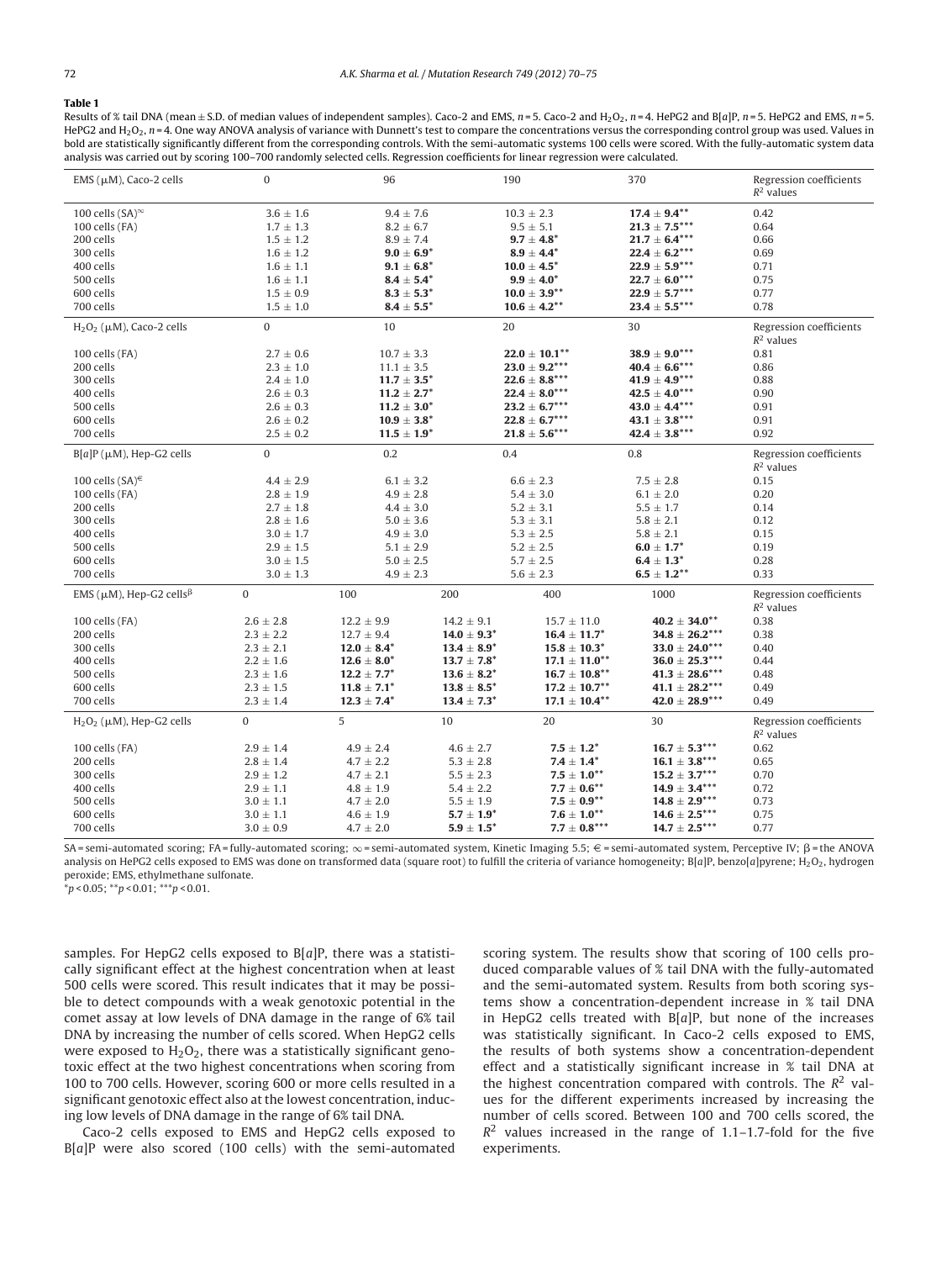<span id="page-3-0"></span>

Fig. 1. Plots of p-values as a function of the number of cells scored by the fully-automated system for all the experiments (data from [Table](#page-2-0) 1). The 0.05 p-value level is marked as a bold line in all plots. The p-values were obtained by a one-way analysis of variance, with Dunnett's test to compare the concentrations vs the corresponding control group.

Fig. 1 shows plots of the p-values for all the experiments as a function of the number of cells scored. Generally the  $p$ -values decreased by increasing the number of cells scored and in most situations there was a large decrease in  $p$ -values with increasing cell number from 100 to 400. This is also demonstrated in Table 2, which is derived from Fig. 1. The concentrations that produced a non-significant result with 100 cells scored and became significant upon scoring more cells were used in the calculations. The numbers

| ı |  |
|---|--|
|   |  |

The number (#) of cells required to obtain two-fold and three-fold improvements of the p-values calculated for 100 cells.

| Cell line, compound,<br>concentration $(\mu M)$ | p-Value at 100 cells | # of cells to obtain a two-fold<br>improvement in <i>p</i> -values | # of cells to obtain a three-fold<br>improvement in <i>p</i> -values |
|-------------------------------------------------|----------------------|--------------------------------------------------------------------|----------------------------------------------------------------------|
| HepG2, $B[a]P, 0.8$                             | 0.079                | 500                                                                | 560                                                                  |
| HepG2, $H_2O_2$ , 10                            | 0.376                | 190                                                                | 270                                                                  |
| HepG2, EMS, 100                                 | 0.115                | 200                                                                | 355                                                                  |
| HepG2, EMS, 200                                 | 0.078                | 255                                                                | 600                                                                  |
| HepG2, EMS, 400                                 | 0.059                | 180                                                                | 220                                                                  |
| CaCo-2, $H_2O_2$ , 10                           | 0.130                | 195                                                                | 250                                                                  |
| CaCo-2, EMS, 96                                 | 0.087                | 255                                                                | 540                                                                  |
| CaCo-2, EMS, 190                                | 0.056                | 235                                                                | 370                                                                  |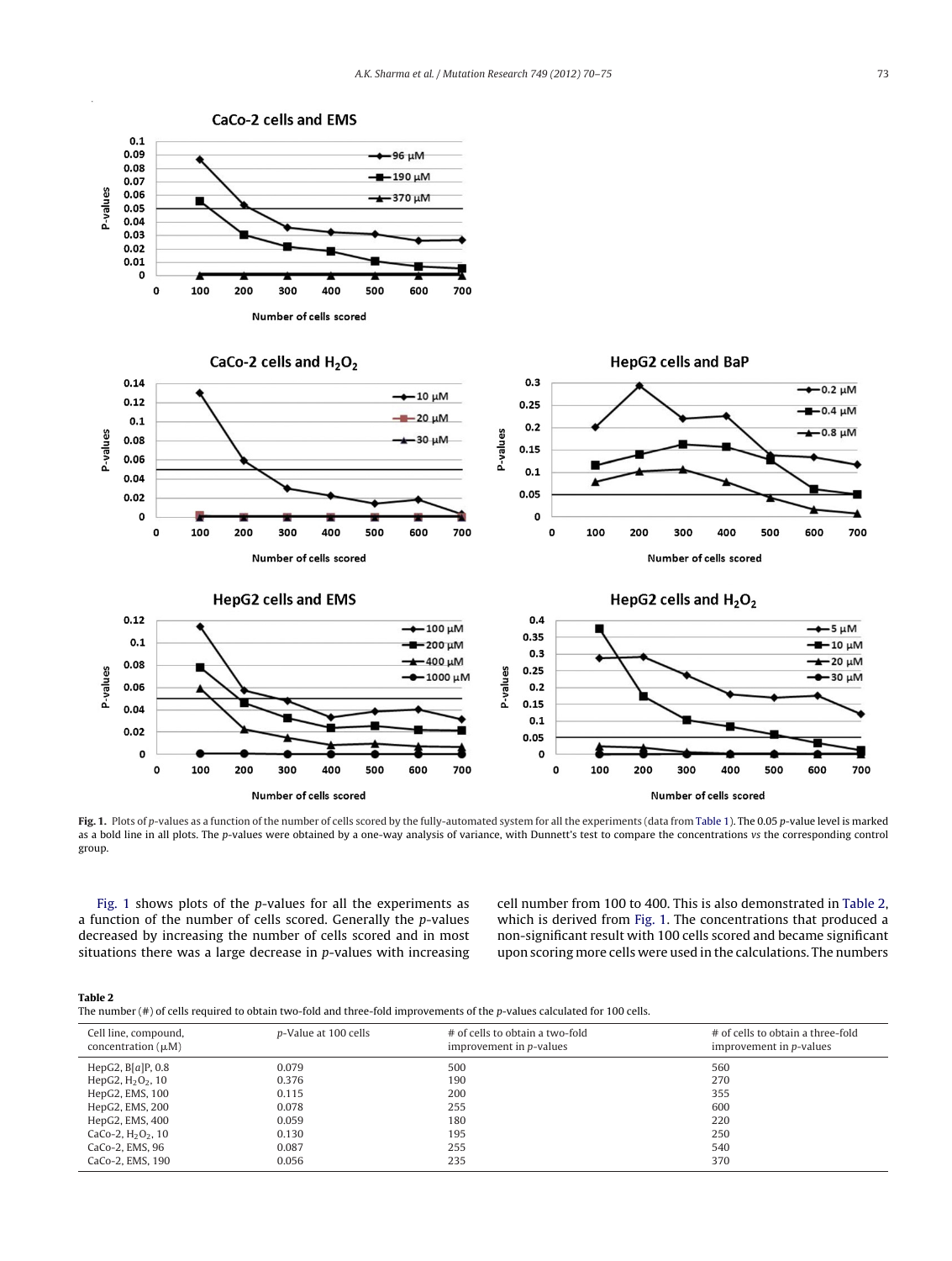## <span id="page-4-0"></span>**Table 3**

Coefficients of variances (CV%) for each concentration ( $n=4-5$  samples) and different number of cells scored by the fully-automatic system (CVs calculated from [Table](#page-2-0) 1). A two way ANOVA analysis was performed to investigate how much the two variables (concentration and number of cells scored) could explain of the total variance in the dataset and if the effect of these two variables was statistically significant.

|                                   | Number of cells scored |     |     |     |     | Two-way ANOVA analysis |     |                                                       |
|-----------------------------------|------------------------|-----|-----|-----|-----|------------------------|-----|-------------------------------------------------------|
|                                   | 100                    | 200 | 300 | 400 | 500 | 600                    | 700 |                                                       |
| EMS $(\mu M)$ , Caco-2 cells      |                        |     |     |     |     |                        |     |                                                       |
| Control                           | 76                     | 80  | 75  | 69  | 69  | 60                     | 67  | Number of cells: $p < 0.001$ , 8% of total variation  |
| 96                                | 82                     | 83  | 77  | 75  | 64  | 64                     | 65  | Concentration: $p < 0.001$ , 91% of total variation   |
| 190                               | 54                     | 50  | 49  | 45  | 40  | 39                     | 40  |                                                       |
| 370                               | 35                     | 29  | 28  | 26  | 26  | 25                     | 24  |                                                       |
| $H_2O_2$ ( $\mu$ M), Caco-2 cells |                        |     |     |     |     |                        |     |                                                       |
| Control                           | 21                     | 44  | 40  | 10  | 10  | 8                      | 7   | Number of cells: $p = 0.013$ , 29% of total variation |
| 10                                | 31                     | 32  | 30  | 24  | 26  | 35                     | 16  | Concentration: $p = 0.001$ , 47% of total variation   |
| 20                                | 46                     | 40  | 39  | 36  | 29  | 25                     | 26  |                                                       |
| 30                                | 23                     | 16  | 12  | 9   | 10  | 9                      | 9   |                                                       |
| $B[a]P(\mu M)$ , Hep-G2 cells     |                        |     |     |     |     |                        |     |                                                       |
| Control                           | 67                     | 65  | 58  | 56  | 53  | 52                     | 44  | Number of cells: $p < 0.001$ , 22% of total variation |
| 0.2                               | 58                     | 68  | 71  | 62  | 58  | 49                     | 48  | Concentration: $p < 0.001$ , 73% of total variation   |
| 0.4                               | 55                     | 60  | 58  | 47  | 48  | 44                     | 42  |                                                       |
| 0.8                               | 32                     | 31  | 37  | 37  | 28  | 20                     | 18  |                                                       |
| $EMS$ ( $\mu$ M), Hep-G2 cells    |                        |     |     |     |     |                        |     |                                                       |
| Control                           | 109                    | 95  | 90  | 75  | 70  | 66                     | 62  | Number of cells: $p < 0.001$ , 41% of total variation |
| 100                               | 81                     | 74  | 71  | 63  | 63  | 61                     | 60  | Concentration: $p < 0.05$ , 38% of total variation    |
| 200                               | 65                     | 66  | 67  | 57  | 61  | 61                     | 54  |                                                       |
| 400                               | 70                     | 72  | 65  | 64  | 64  | 62                     | 61  |                                                       |
| 1000                              | 85                     | 75  | 73  | 70  | 69  | 69                     | 69  |                                                       |
| $H2O2$ ( $\mu$ M), Hep-G2 cells   |                        |     |     |     |     |                        |     |                                                       |
| Control                           | 48                     | 50  | 43  | 40  | 37  | 38                     | 32  | Number of cells: $p < 0.001$ , 14% of total variation |
| 5                                 | 50                     | 47  | 44  | 40  | 42  | 41                     | 43  | Concentration: $p < 0.001$ , 80% of total variation   |
| 10                                | 59                     | 52  | 43  | 40  | 36  | 33                     | 26  |                                                       |
| 20                                | 16                     | 19  | 13  | 8   | 12  | 13                     | 10  |                                                       |
| 30                                | 31                     | 24  | 24  | 23  | 19  | 17                     | 17  |                                                       |

of cells required to enhance the  $p$ -values by a factor of two and three are shown. For HepG2 cells, apart from the treatment with 0.8  $\mu$ M B[a]P, the other concentrations required from 180 to 225 cells to obtain a two-fold improvement in p-values. For the 0.8- $\mu$ M concentration of  $B[a]P$ , 500 cells were required. To obtain a three-fold improvement, a total cell number of 220–600 was required, with a mean value of about 400 cells.

Table 3 shows the coefficients of variance (CVs) for each concentration and for the different numbers of cells scored. An increase of cells scored resulted in a decrease of the CVs. A two-way ANOVA showed that generally the concentration explained more of the total variance in the dataset. However, the number of cells scored explained from 8 to 41% of the total variance and the effect of the number of cells scored on the CVs was also statistically significant.

## **4. Discussion**

One way of increasing the sensitivity in the *in vitro* version of the comet assay may be to increase the number of cells scored and this issue was addressed in the present study. Using semi-automated scoring systems it is difficult to score more than 100 cells per slide for practical reasons. In contrast, the use of fully-automated scoring overcomes these practical limitations and makes it possible to score several-fold higher cell numbers. The results in [Table](#page-2-0) 1 show that the sensitivity of the assay increased when scoring from 200 to 600 cells, compared with 100 cells. When increasing the number of cells scored, the absolute changes in % tail DNA were negligible, however, the standard deviations and thereby the coefficients of variance decreased. It has often been stated that one of the advantages of the comet assay is the ability to detect low levels of DNA damage and small differences in DNA damage between concentrations. Recently, it was reported that  $B[a]P$  was not genotoxic to HepG2 cells in the comet assay at 1  $\mu$ M [14,15]. In the present study,

HepG2 cells exposed to B[a]P showed a dose-dependent increase at low levels of DNA damage – about 6% tail DNA – and the increase was statistically significant at the highest concentration (0.8  $\mu$ M) when 500 cells were scored. This indicated that it may be possible to detect compounds showing weak genotoxic potency such as  $B[a]P$  in the comet assay by increasing the number of cells scored. In the experiments with HepG2 cells,  $\rm H_2O_2$  at 10  $\rm \mu M$  induced a statistically significantly effect at low levels of DNA damage compared with control samples, when 600 cells were scored. These data suggest that an increase in sensitivity among independent samples at low levels of DNA damage can be obtained upon scoring 500–600 cells. The dataset in the present study further shows [\(Table](#page-2-0) 1 and [Fig.](#page-3-0) 1) that at relatively low levels of DNA damage, in the range of 9–16% tail DNA, the assay sensitivity increased when scoring 200–300 cells compared with 100 cells. The increase in sensitivity can also be expressed as a decrease in  $p$ -values [\(Fig.](#page-3-0) 1 and [Table](#page-3-0) 2) by increasing the number of cells scored, thereby increasing the statistical power.

In another study addressing the issue of number of cells scored, no significant differences were observed when 20–500 cells were scored in P388D1 leukemia cells exposed to EMS. Scoring of 5 or 10 cells was in some situations significantly different compared to scoring of 20 cells and more [\[6\].](#page-5-0) However, this study was based on analysis of pooled slides, whereas the present study was based on slides processed from independent experiments. A recent study of human fibroblasts exposed to methylmethane sulfonate and  $H_2O_2$ showed that the standard errors of four parallel samples were lower when 50 or 100 cells were scored compared with 25 cells [10]. In the present study, the standard deviations decreased for independent samples and, thereby, the coefficients of variance (CVs) decreased for each concentration when the number of cells scored increased, as is illustrated in Table 3. The table shows a decrease in the CVs as a function of the number of scored cells, and the contribution from the cell number was statistically significant.